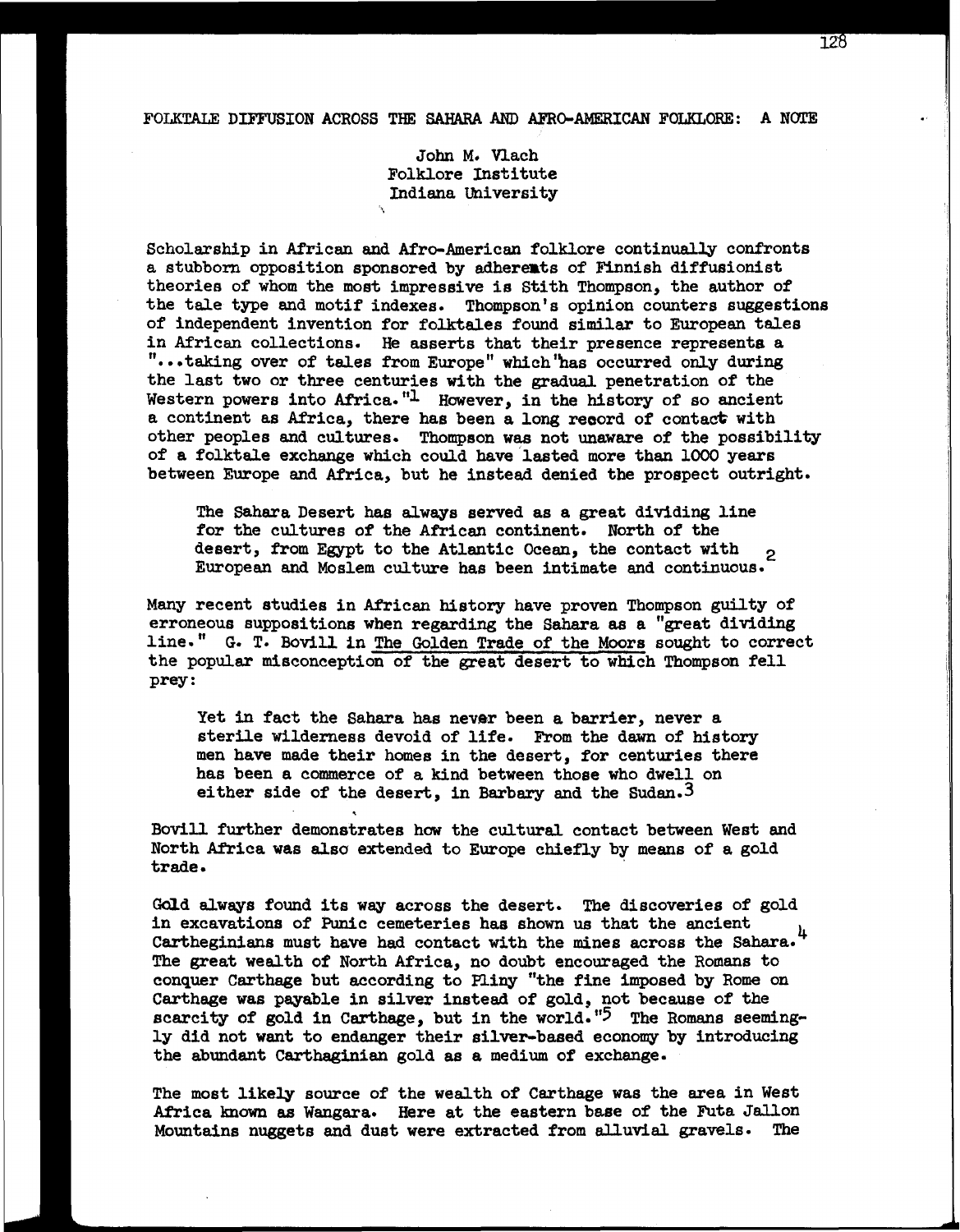gold was traded north to the kingdom of Ghana which **had** two major cities at the edge of the Sahara, Audaghost and Walata. .Caravans from these two trading centers were accompanied by slaves who ended their days as domestic servants, concubines, laborers and soldiers on the Maghrib. 7 Bovill claims that this trade was not sporadic and isolated:

From the Nile valley in the east to the Atlantic in the west there was trafficking in gold with the interior of Africa at all times in recorded history. Slaves and gold... the life blood of the trade of the Maghrib with the Sudan. $8$ 

When the influence of the Roman Empire in North Africa declines, the forces **of** Islam arrived. The Arabs, who had begun their politicoreligious campaign in Egypt in  $642$ , had taken the whole of North Africa by 678. Once they were firmly established in the North, the Arabs moved quickly across the Sahara. As early as 700 a reference to Ghana as "a land of gold" appeared in the notes of an Arab traveler. By the beginning of the eighth century, Muslim merchants from the Mediterranean coastlands traveled for months to reach the great commercial centers of the south where gold and slaves were to be bought. Some idea of the volume of the traffic may be gained from a remark of the Arab traveler Ibn Hawkale In the middle of the tenth century, he tells us that he saw a check for **42,000** dinars (gold pieces) acknowledging a debt of a trader resident at Audaghost to a merchant from Sijilmasa in southern Morocco.<sup>9</sup>

The Arabs possessed a great motivation for travel according to Bovill.

No branch to learning was more enriched by Muslim scholarship than geography. Inspired by the works of Ptolemy, which the Christian churches **had** translated in Arabic, the Arabs were quick to develop an interest in foreign landa which the vast extent and cosmopolitan character of the Muslim world stimulated. $^{10}$ 

Further incentive for travel **lay** within the tenants of the Islamic faith in that the Hadj or pilgrimate to Mecca required extensive journeys on the part of many believers. But by far the greatest stimulus for Arabic travel **was** trade and commerce. Traders were taken across the Sahara and into **Europe** on many business enterprises. The extent of their journeys is sufficiently well illustrated by the finding of Islamic coins on the shores of the Baltic and a note of **an** Arab geographer that at one of the markets where they were trading for furs, the night was only an'hour 1ong.U Traveling extensively through both Africa **and** Europe, Arabs were thus agents of cultural exchange as they were **highly** mobile but intimately involved with all the peoples that they met.

The evidence showing the interaction of Arabs and Europeans is impressive. In the industrial arts during the fifteenth century, Venice had adopted a noticeable Arabic character **as** Oriental bookbinding was common and the inlaying of brass with gold and silver (hitherto an Arabic art) was performed with expertise.<sup>12</sup> Arabic scholarship was also widely appreciated throughout Europe. Roger Bacon was known to have quoted the works of a Moroccan physician named Rhazas (865-926), whose most important work, al-Hawi, appeared in its fifth edition in Venice in 1542.13 Previously in the twelvth century a Spanish Arab named al-Idrisi was enlisted in the service of Roger 11, the Norman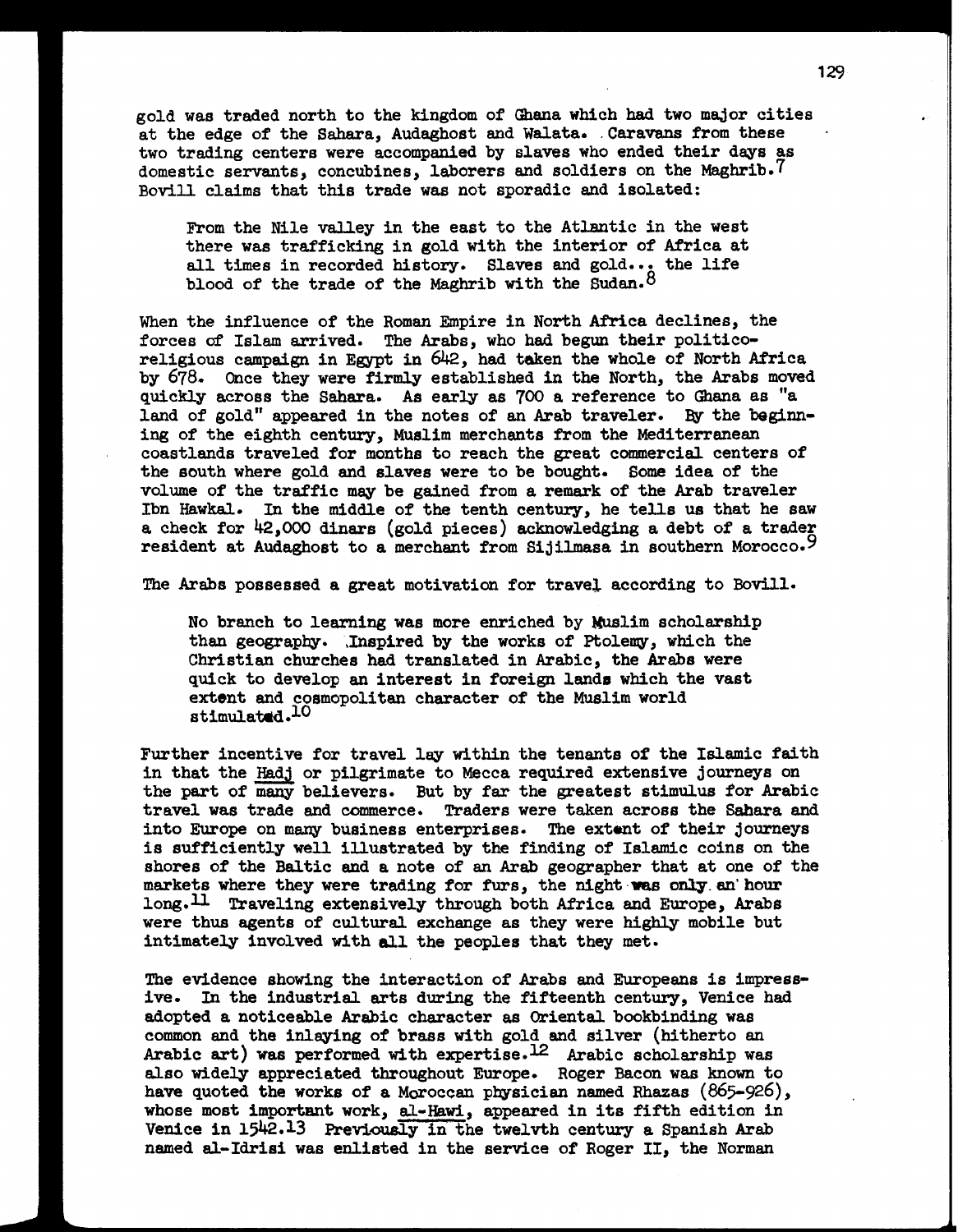**king** of sicily.14 **A** similar example is Leo Africanus, a Moor who **was**  adopted by the court of Pope Leo **X.** With papal patronage, he wrote an extensive description of African cities south of the Sahara. And finally in the gold trade, glass beads manufactored in Venice and Genoa were considered precious by the Negroes of the Sudan and they paid generous amounts of gold for them.

The absence of any extensive gold deposits in Europe **had** always encouraged European interest in African gold. This interest was increased during a gold shortage in Europe during the eleventh century when **all** gold specie disappeared due to debts incurred by an unfavorable kilance of payments to the **Par** East. **The** lack of gold caused an increase in the **mining** activities and enhanced the prestige of North African sultans who were the major middlemen in the conduct of the gold trade as they controlled the access to Sahara trade route. Basil Davidson records the importance of African gold to Europe:

And so it **came** that the gold used in North Africa and Europe was largely supplied, century after century, by the producers of West Africa. Even kings in England had to buy West African gold before they could order their craftsmen to make coins in this prince of metals. It was on this steady demand for gold that the states and empires of the Western Sudan founded their prosperity.15

Europeans did not rely solely upon Arabs to bring gold to them. They attempted several times to open their own trans-Saharan trade routes **a8**  the reports of a Genoese trader reveal. He got as far as Tuat, rowghly half way across the desert, before contact with him was lost.<sup>16</sup>

The huge **European** demand for gold in the fourteenth century caused the discovery of additional gold fields. Moslem Byula traders moved south from Wangara to Bono which is located in modern Ghana. The Dyula traders conduated their commerce from a main base at Begho on the northern outskirts of the Ahan forests where the gold was mined. **From**  Begho the main trading route went north-westward through Dyula towns and little states such **as** Kong and Bobo-Dioulasso and thence to Jenne and Timbuktu, where caravans were organized to cross the Sahara. Another main route went north-eastward from Begho to Kano **and** the rest of Hausaland but the bulk of the trade in this direction was conducted more in kola nuts than in gold. The trade routes through the north were so frequently traveled that little attention was given to the southern coast where European ships **had** begun in 1471. An early Dutch officer's report in 1619 suggests the importance **of** the northern trade to the Ashanti people. He mentioned that at that time no gold came down to the coast which was a journey of less than 200 miles.<sup>18</sup>

The Moslems **36** Nest Africa were no less involved with the Negroes than they were with the Furopeans. The merchants who traded at Begho and resided in the Islamic states of the Sudan shared much with the indigen**ous** peoples such that the Islamic faith in those places incorporated *many* pagan practices. The first contact between the gold miners and the traders was accomplished by "dumb barter, " but **as** commerce continued there **was** no doubt an increase in the amount and kinds of intercourse between Moslems and pagans.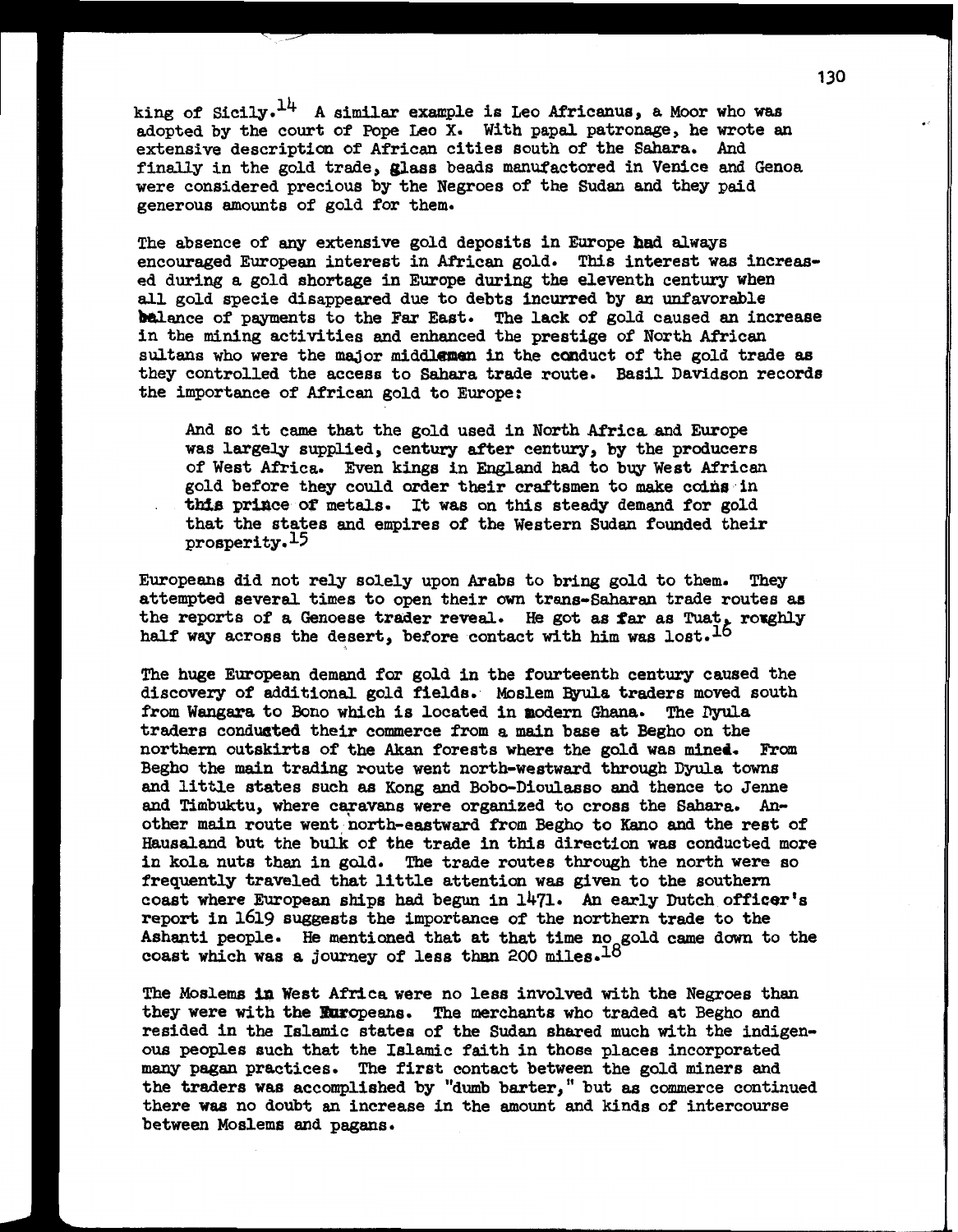The Ashanti made Kumasi their capital city partly because it was close to Begho and later they conquered the Moslem states of Gonja, Dagomba, **and** Mamprussi to secure a rich annual tribute. Great numbers of Moslems were brought under Ashanti control by military expansion, but it seems that Ashanti not only desired the benefit of Muslim wealth but required the services of the scholars and holy men as well. Moslem communities were fostered within the Ashanti empire at Kumasi and they were given positions of authority and responsibility, such as the keeping of accounts for the treasury.<sup>19</sup> In the capital, Muhammad-al-Ghamba secured the good will of the king, Osei Tutu Kwame, by making a prayer **for** the success of the Ashanti armies then about to invade Fante. Henceforth, he enjoyed the king's patronage and was subsequently endowed a school in Kumasi, where he presided over **70** pupils.28 The king also sent some Ashanti boys to this school which taught only the basic tenants of Islam because the Moslems were considered good and holy men. Islamic influence within Ashanti did not decline until 1819 when Muhammad-al-Ghamba defected during a battle in which he was leading troops against the Moslem states of Kong and Ghobgho. He was chastised for his treason but his life was spared because he was a man of learning.<sup>21</sup>

It must be remembered that the Islamic community was widespread in Africa, stretching the whole length **and** breadth of the area in which the trans-Saharan trade was conducted. There was a great Islamic center in Koumbi Saleh, the capital of ancient Ghana, which is described as a divided city with the Moslem sector having twelve mosques.<sup>22</sup> Later the empire of Mali emerged and its third king, Mansa Musa, made a hadj to Mecca and returned with many scholars, artisans, and holy men. Under Musa's patronage the cities of Gao, Jenne, and especially Timbuktu became great Moslem centers. As Mali gave **way** to Songhai, the strength of Islam did not decline for long as **Muhammad** Askia, a usurper to the throne, sought to legitimize his As Mali gave way to Songhai, the strength of Islam did not decline for<br>long as Muhammad Askia, a usurper to the throne, sought to legitimize his<br>power by acquiring the support of Moslem scholars. He also made a *hadj*<br>and and constructed many universities, schools, and mosques. Finally with the Moroccan invasion of Songhai, the Hausa states of northern Nigeria rose to prominence. Here again Moslem traders did their business, **while**  intermittently with pagan gods, **Allah** was also praised. The importance of these Sudanic states for both West African and Islamic cultures is great. From the eleventh century, they provided a much closer contact across the Sahara between the Arab and Negro worlds, and encouraged the growth of Muslim learning and scientific interests.<sup>23</sup> Moslems thus engaged in some kind of contact with peoples throughout West Africa.

Regarding the Indo-European folktales which have been found in Africa, it is apparent they may have been introduced into that continent much earlier than Thompson supposed -- if indeed they were introduced at all. If trade and commerce were carried on over so great a distance for such an extended period (certainly at least 1000 years), then some cultural exchange across the Sahara should also be expected. In the interaction between European and West African cultures via the Moslems, one might assume that African culture would somehow be altered before it reached the European continent. But through the medium of a curious, well traveled, and literate people like the Moslems, a dependable reportage was probably given. Hence, the quality of the knowledge of Africa gained by medieval and Renaissance Europeans was probably quite excellent.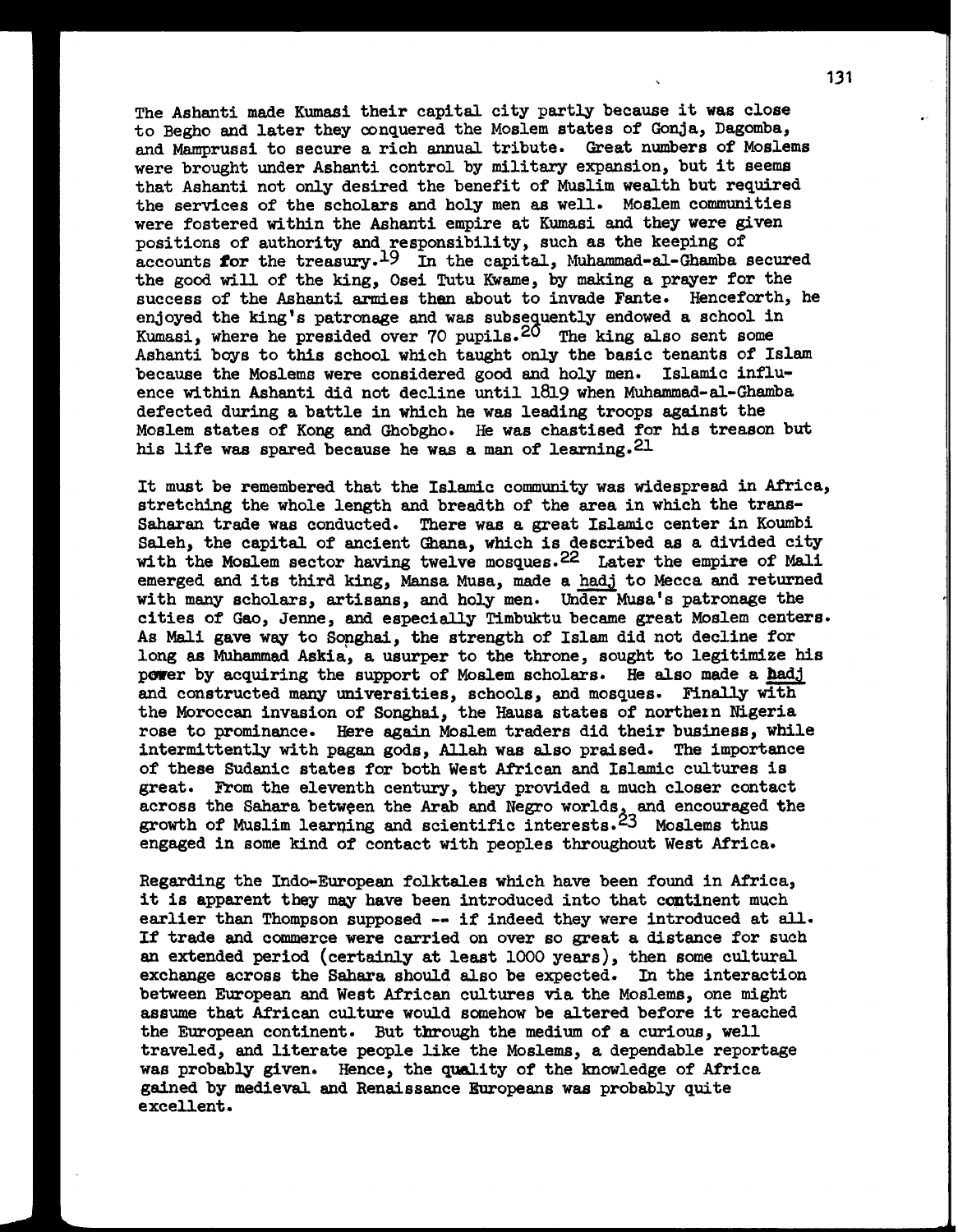## THE NORTHERN ROUTE OF THE GOLD TRADE

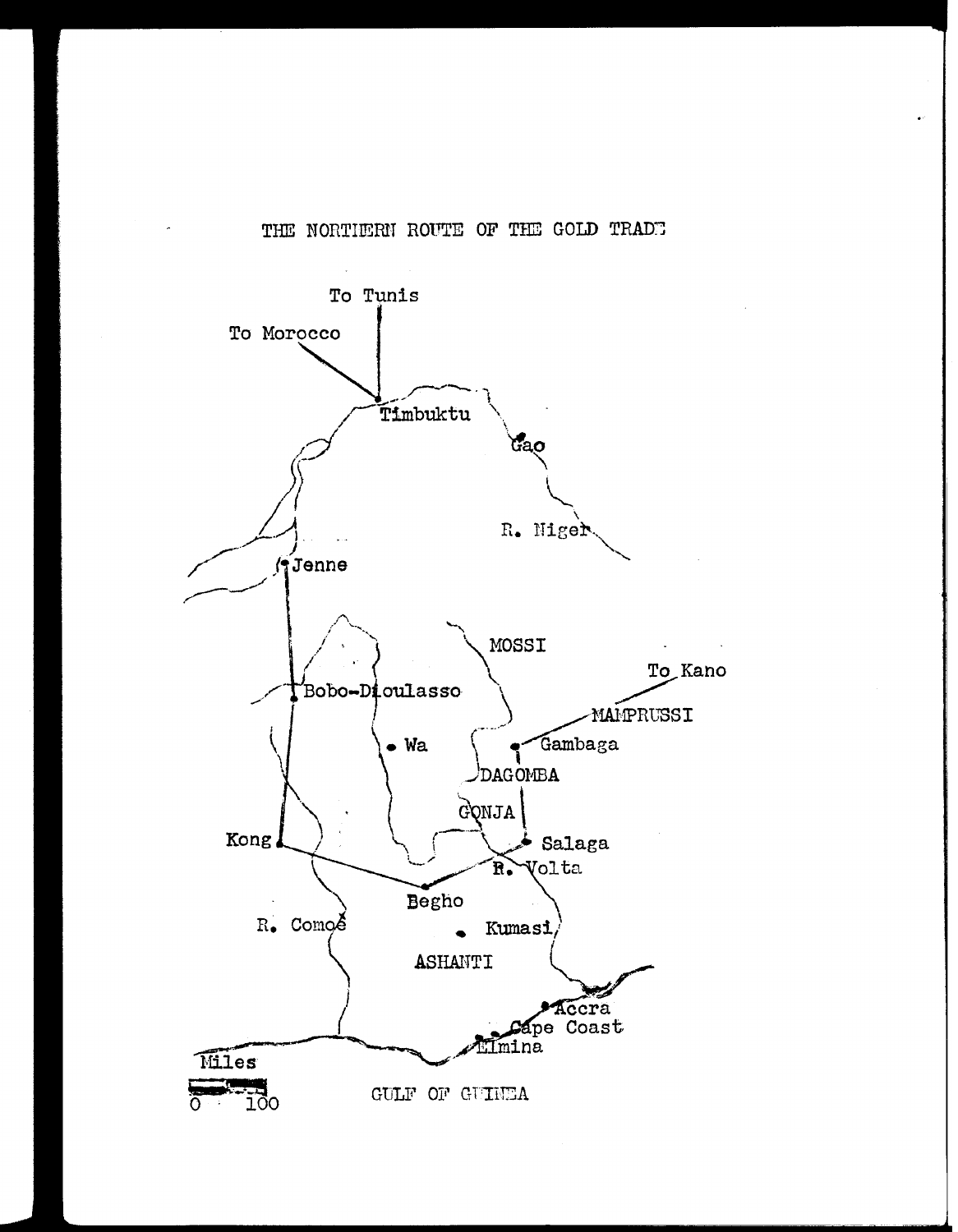In the same way that folktales may have been transmitted to Africa by Moslem traders, so might they have been transfered from Africa to Europe. It is known that the Europeans widely popularized the Arabic The Thousand and One Nights even though those stories were then considered of little import by the Arabs. It is quite possible that in their desire for new stories and exotic entertainment, **as** exemplified by their enthusiasm for Arabic stories, Europeans also sought and found African folktales **as** well. This situation certainly appears to be a very plausible explanation once the Sahara Desert is not considered a geographical and cultural barrier.

Thompson attempts to explain the presence of European stories in African and Afro-American folktale repertoires by suggesting an acquisition of tales during the periods of the Atlantic slave trade and the expansion of colonial powers.<sup>24</sup> Accepting his hypothesis, folklorists are compelled to accept a situation in which slavers told stories to their slaves. This circumstance provides a basis for a bisarre array of suppositions regarding the nature and the conduct of slavery and colonization, some of which border on the ridiculous and racist. Could Negroes, crowded into the darkened holds of disease-infested ships have been told stories by sailors? Is it possible that in a baracoon in the West Indies a jailer told a slave, who was awaiting sale, a version of Cinderella? Might plantation owners have gathered their work **weary** slaves about them at night and regaled them with the story of Jack and the Beanstalk? Certainly, the possibility for these situations is very remote as studies of the Atlantic slave trade reveal that during this era some of the most brutal and heinous crimes against humanity were committed. Likewise Michael Crowder has shown that the real motives of the colonial powers were not the altruistic ones that were proclaimed **and** that much was done by Western nations **to** retard the progress of West African people. Consequently, the recent three hundred years in which Thompson suggests a takeover of folklore was filled with conditions of serious stress and hardship for both Old **and** New World Negroes. **This** period is generally a time of polarization of Negro cultures and it is not likely that the White man's culture **was** incorporated with their own until the nineteenth century. By insisting that slavery and colonial exploitation generated an African appreciation of the novelty of European folktales, Thompson verges close to stating what Melville Herskovits called the fourth myth of the Negro past:

Even grantin enough Negroes of a given tribe had the opportunity to live together, and that they had the will and ability to continue their customary modes of behavior, the cultures of Adrica were so savage and relatively so low in the scale of human civilization that the apparent superiority of European customs as observed in the behavior of their masters, would **have** caused and actually did cause them to give up such aboriginal traditions as they may have otherwise desired to preserve. **25** 

The fifteen tale types found in Africa which Thompson asserts are of Indo-European origin, may well be.<sup>26</sup> However, it should be now apparent that if these tales are not independent inventions, they at least arrived at the same time when they were first **known** in Europe. The medium of their diffusion to Africa **was** the trade across the Sahara which was conducted by Moslem traders. As early as 1917, **W. H.** Barker suggested that this manner of transmission of tales was a plausible explanation for the

132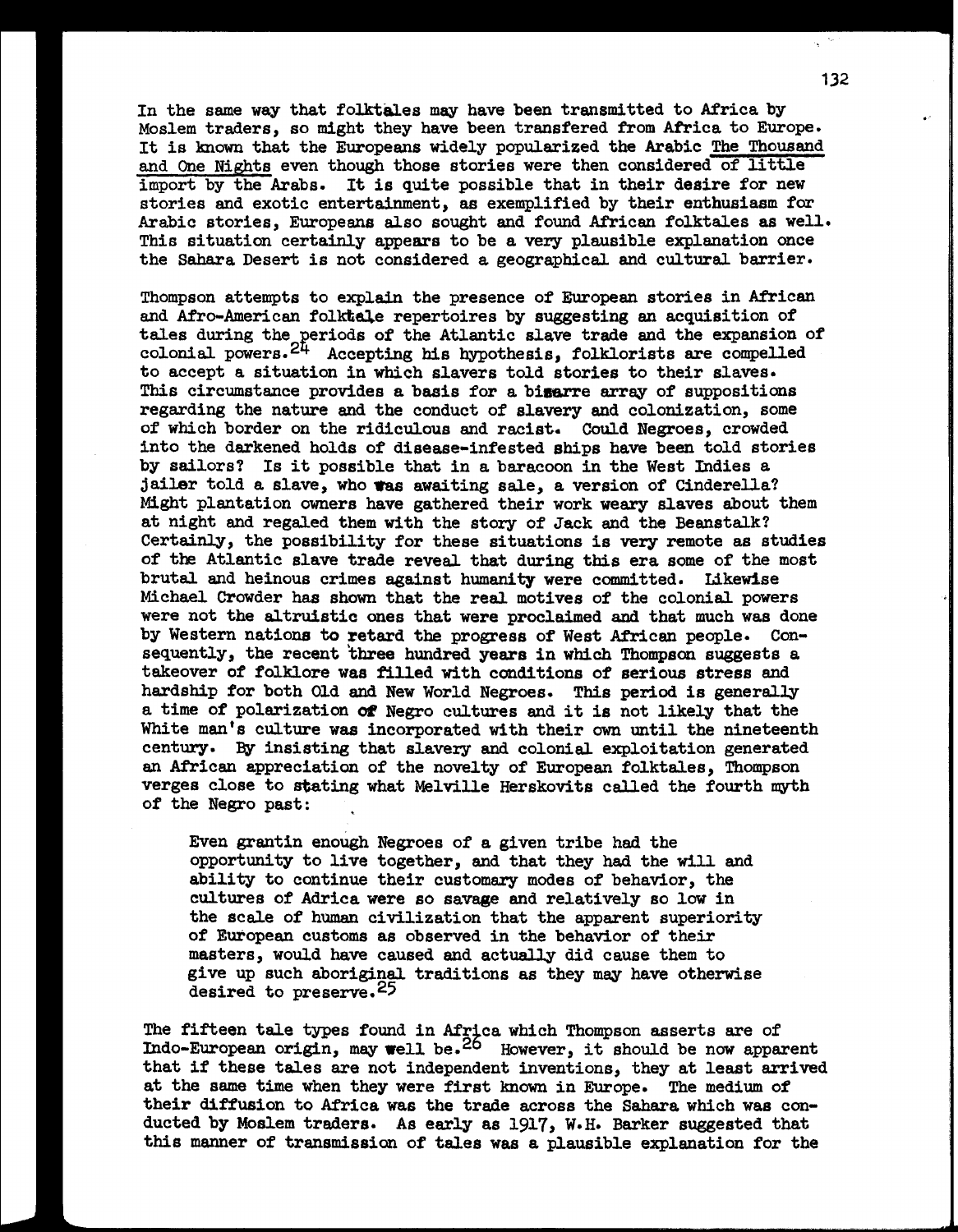## marked similarities of European and Gold Coast folklores:

What connexion can there be, for example, between the negro and the Serb? Yet they have a story remarkably similar... How can these two peoples have a story with so many features in common? Is it possible that the **Turk** and the Moor **have**  provided links? $27$ 

The "links" provided by the Moslems are not merely possible, but indeed they did occur. Apparently, ancient stories were dispersed throughout the entire Old World, including Africa. These tales became entrenched as part of an African tradition and remained so until much later when the tradition was reinforced by an established European presence in the twentieth century. Even in the New World these African (or Indo- European) stories remained coherent and still constitute a major portion Afro-American folklore. The folktdes which are thought to be a contribution of colonial masters to Black culture are retentions of tales which were either invented in Africa or crossed the Sahara long ago. nt and still<br>tales which<br>Black culture<br>ica or cross<br><u>NOTES</u><br>. New York.

| ı.                        | Stith Thompson, The Folktale, New York, 1951. p. 285.                                                             |
|---------------------------|-------------------------------------------------------------------------------------------------------------------|
| 2.                        | Ibid., 284.                                                                                                       |
| 3.                        | G.T. Bovill, The Golden Trade of the Moors, London, 1968. p. 7.                                                   |
| 4.                        | A.A. Kwapong, Carthage, Greece, and Rome in R. Oliver (ed.),<br>The Dawn of African History, London, 1968. p. 18. |
| 5.                        | Bovill, op. cit., p. 23.                                                                                          |
| 6.                        | Ibid., p. 57.                                                                                                     |
| 7.                        | Ibid., p. xi.                                                                                                     |
| 8.                        | Ibid., p. 22.                                                                                                     |
| 9.                        | Bernard Lewis, The Invading Crescent in R. Oliver, op. cit., p. 34.                                               |
| 10.                       | Bovill, op. cit., p. 60.                                                                                          |
| $\mathbf{\mathfrak{u}}$ . | Ibid., p. 61.                                                                                                     |
| 12.                       | Philip K. Hitti, The Arabs, New York, 1968. p. 162.                                                               |
| 13.                       | Ibid., pp. 109-110.                                                                                               |
| 14.                       | Bovill, op. cit., p. 62.                                                                                          |
| 15.                       | Basil Davidson, The Growth of African Civilization: A History of<br>West Africa 1000-1800, London, 1966. p. 42.   |